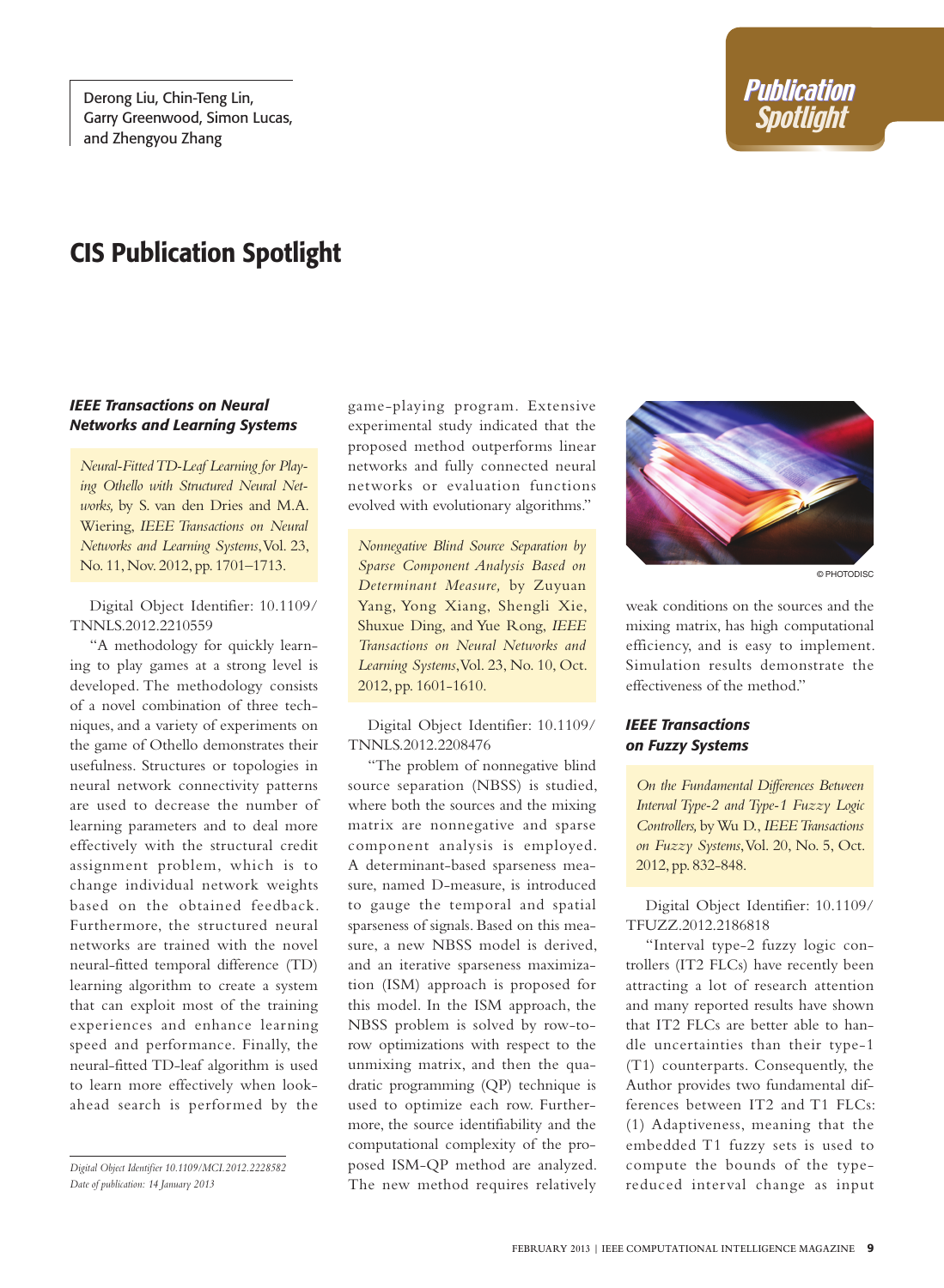## The aeronautical and aerospace engineering fields offer highly complex search spaces with different sources of difficulty.

changes; and (2) Novelty, meaning that the upper and lower membership functions of the same IT2 fuzzy set may be used simultaneously in computing each bound of the typereduced interval. The author also presents several methods to visualize and analyze the effects of these two fundamental differences, including the control surface, the P-map, the equivalent generalized T1 fuzzy sets, and the equivalent PI gains."

*Participatory Learning of Propositional Knowledge,* by Yager, R.R., *IEEE Transactions on Fuzzy Systems*, Vol. 20, No. 4,Aug. 2012, pp. 715-727.

Digital Object Identifier: 10.1109/ TFUZZ.2011.2182199

"The objective of this paper is to extend the participatory learning paradigm (PLP) to environments in which the author is interested in learning information and knowledge expressed in terms of declarative statements. First of all, the author recalls the basic idea of participatory learning, which stresses the important role of what is already believed in all aspects of learning process. Then, the representation of declarative-type binary knowledge within Zadeh's framework of approximate reasoning has been discussed. He also looks at the approximate reasoning inference mechanism and its capability for weighted propositions. To achieve the objective of this paper, several essential ideas such as consistency, compatibility, and commitment has been introduced. The author then provides a version of the PLP that is appropriate for the task of learning declarative knowledge. Central to this is the new updation algorithm is introduced. Finally, the author looks at the dynamic performance of this framework. A particularly notable feature is the unlearning and then learning that takes place when the external environment changes."

### *IEEE Transactions on Evolutionary Computation*

*Differential Evolution with Neighborhood Mutation for Multimodal Optimization,* by B. Qu, P. Suganthan, and J. Liang, *IEEE Transactions on Evolutionary Computation*, Vol. 16, No. 5, Oct. 2012, pp. 601-614.

Digital Object Identifier: 10.1109/ TEVC.2011.2161873

"In this paper a neighborhood mutation strategy is proposed and integrated with various niching differential evolution (DE) algorithms to solve multimodal optimization problems. Twenty-nine problem instances are used to evaluate the proposed algorithm. Comparisons are made with a number of state-of-the-art multimodal optimization approaches and the experimental results suggest proposed DE algorithm provides better and more consistent performance. A survey on niching algorithms and their applications is also included."

*Multiobjective Evolutionary Algorithms in Aeronautical and Aerospace Engineering,* by A. Arias-Montano, C. Coello Coello, and E. Mezura-Montes, *IEEE Transactions on Evolutionary Computation*, Vol. 16, No. 5, Oct. 2012, pp. 662-694.

Digital Object Identifier: 10.1109/ TEVC.2011.2169968

"The aeronautical and aerospace engineering fields offer highly complex search spaces with different sources of difficulty, which are amenable to the use of alternative search techniques such as metaheuristics, since they require little domain information to operate. This paper presents a taxonomy and a comprehensive review of applications of multiobjective evolutionary algorithms (MOEAs) used in aeronautical and aerospace design problems. The review includes both the characteristics of the specific MOEA adopted in each case, as well as the features of the problems being solved with them. The advantages and disadvantages of each type of approach are also briefly addressed. The authors provide a set of general guidelines for using and designing MOEAs for aeronautical and aerospace engineering problems."

## *IEEE Transactions on Computational Intelligence and AI in Games*

*Beyond Skill Ratiwng: Advanced Matchmaking in Ghost Recon Online,* by Delalleau, O.; Contal, E.; Thibodeau-Laufer, E.; Ferrari, R.C.; Bengio, Y.; Zhang, F., *IEEE Transactions on Computational Intelligence and AI in Games*, Vol. 4, No. 3, Sept. 2012, pp.167-177.

Digital Object Identifier: 10.1109/ TCIAIG.2012.2188833

"Player satisfaction is particularly difficult to ensure in online games, due to interactions with other players. Current matchmaking approaches consider only skill levels and aim to match players of a similar standard to ensure a balanced game. This paper shows that better matchmaking can be achieved by considering additional factors, and that a neural network can be trained to optimize player satisfaction in this way."

### *IEEE Transactions on Autonomous Mental Development*

*Context-Based Bayesian Intent Recognition,* by R. Kelley, A. Tavakkoli, C. King, A. Ambardekar, M. Nicolescu, and M. Nicolescu, *IEEE Transactions on Autonomous Mental Development*, Vol. 4, No. 3, Sept. 2012, pp. 215-225.

Digital Object Identifier: 10.1109/ TAMD.2012.2211871

"To build robots that reliably function in the human social world, we must